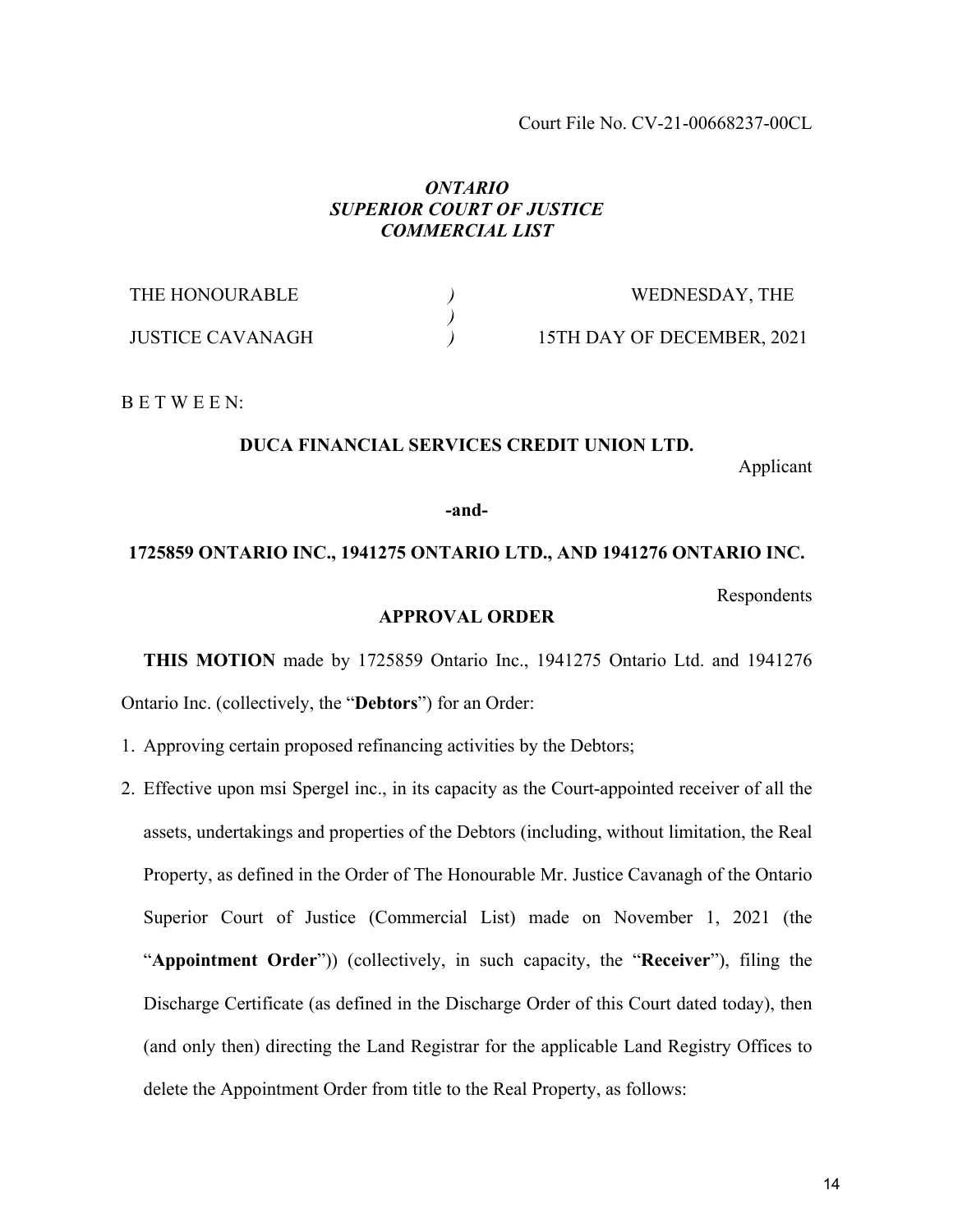- a. deleting instrument number AT5902610 from title to the real property municipally known as 629 King Street West, Suite 217, Toronto, Ontario and legally described in PIN 76534-0030 (LT) (the "**859 Property**");
- b. deleting instrument number PR3939564 from title to the real property municipally known as 3 Glenmanor Drive, Brampton, Ontario (the "**275 Property**"); and
- c. deleting instrument number PR3929564 from title to the real property municipally known as 50 Queen Street East, Brampton, Ontario and legally described in PIN 14124-0046 (LT) (the "**276 Property**");
- 3. Sealing the confidential Exhibit "E" to the Shaukat Affidavit until completion of the Sale and Refinance, or further order of this Court;
- 4. Abridging the time for service of this Motion Record, if required; and
- 5. Such further and other relief as counsel may advise and this Court may permit, was heard this day via Zoom at 330 University Avenue, Toronto, Ontario.

ON READING the affidavit of Aneel Jackson Shaukat, sworn December 3<sup>rd</sup>, 2021 and the First Report of the Receiver dated December 10, 2021, and on hearing the submissions of counsel for the Debtors, counsel for DUCA Financial Services Credit Union Ltd. ("**Duca**") and counsel for the Receiver, no one appearing for any other person on the service list although duly served as appears from the affidavit of service of Avi Freedland sworn December  $7<sup>th</sup>$ , 2021,

- 1. **THIS COURT ORDERS** that the time for service of this Motion Record is hereby abridged and validated, if required, such that it is properly before this Honourable Court.
- 2. **THIS COURT ORDERS** that the proposed refinancing of the Debtors' indebtedness owing to Duca and all other stakeholders (including, without limitation, the Receiver,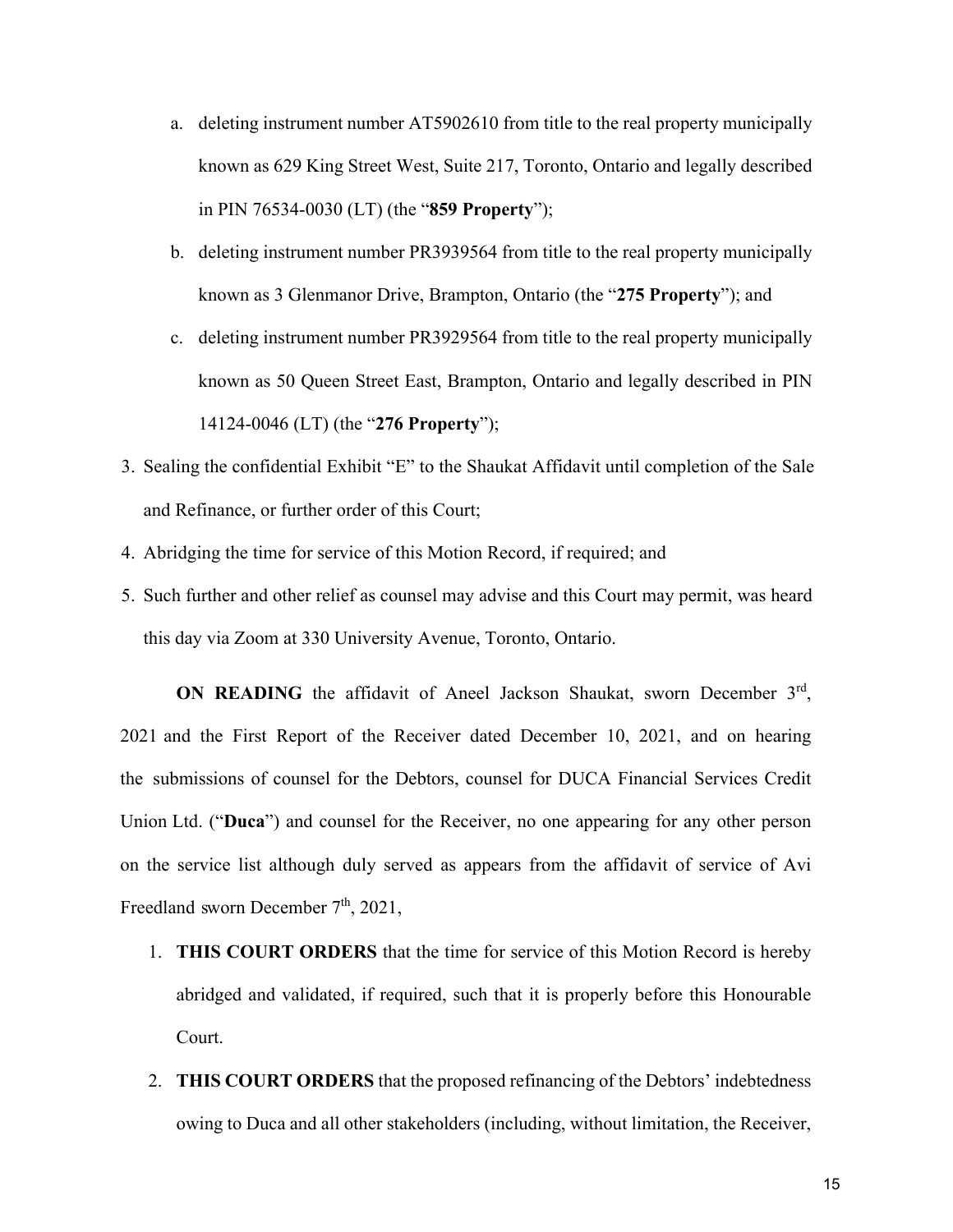Canada Revenue Agency and municipalities) by the Debtor, and repayment of same in full by the Debtor to these stakeholders directly, by obtaining proceeds from the sale of the property municipally known as 3 Glenmanor Drive, Brampton, and by securing a new mortgage against the property municipally known as 50 Queen Street East, Brampton, be and is hereby approved, provided that same is completed by the Debtor on or before January  $15<sup>th</sup>$ , 2022, or such other date as may be agreed upon in writing amongst Duca, the Debtors and the Receiver.

- 3. **THIS COURT ORDERS** that upon being presented by the Debtors with a copy of the Discharge Certificate executed by the Receiver, the Land Registrar for the applicable Land Registry Offices is hereby directed to delete and expunge from title to the Real Property the Appointment Order registered on title to the Real Property as instrument numbers AT5902610, PR3939564, and PR3929564.
- 4. **THIS COURT ORDERS** that the confidential Exhibit "E" to the Shaukat Affidavit be sealed until the completion of the Sale and Refinance, or further order of this Court.
- 5. **THIS COURT ORDERS** that, notwithstanding Rule 59.05, this order is effective from the date it is made, and it is enforceable without any need for entry and filing. In accordance with Rules 77.07(6) and 1.04, no formal order need be entered and filed unless an appeal or motion for leave to appeal is brought to an appellate court. Any party may nonetheless submit a formal order for original, signing, entry and filing, as the case may be, when the Court returns to regular operations.
- 6. **THIS COURT ORDERS** that the parties may apply to this Court upon proper notice for further directions if necessary, with respect to any matter set out in this Order.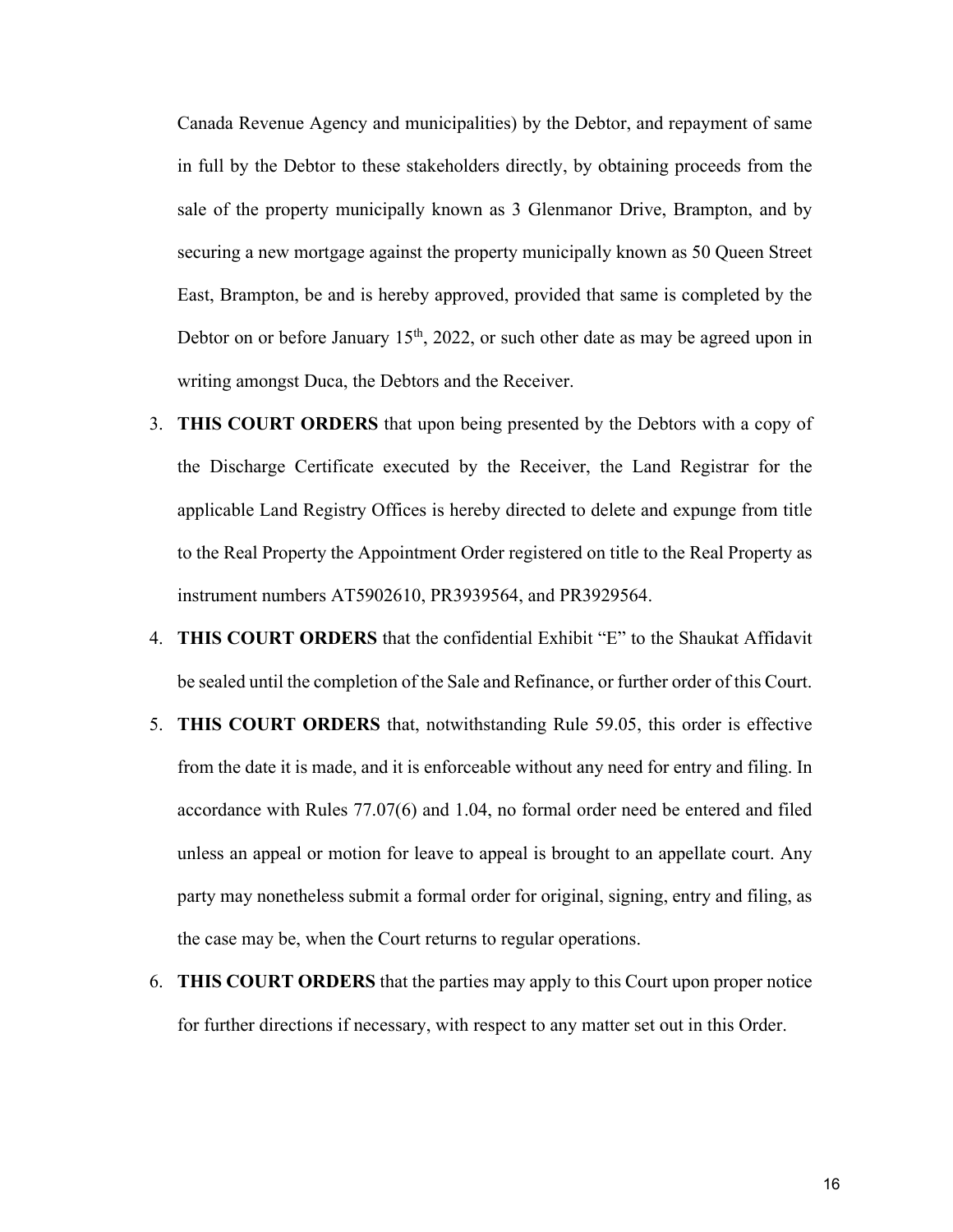Dated: December 15, 2021

an  $\overline{\phantom{a}}$ 

Digitally signed by Mr. Justice Cavanagh

The Honourable Justice